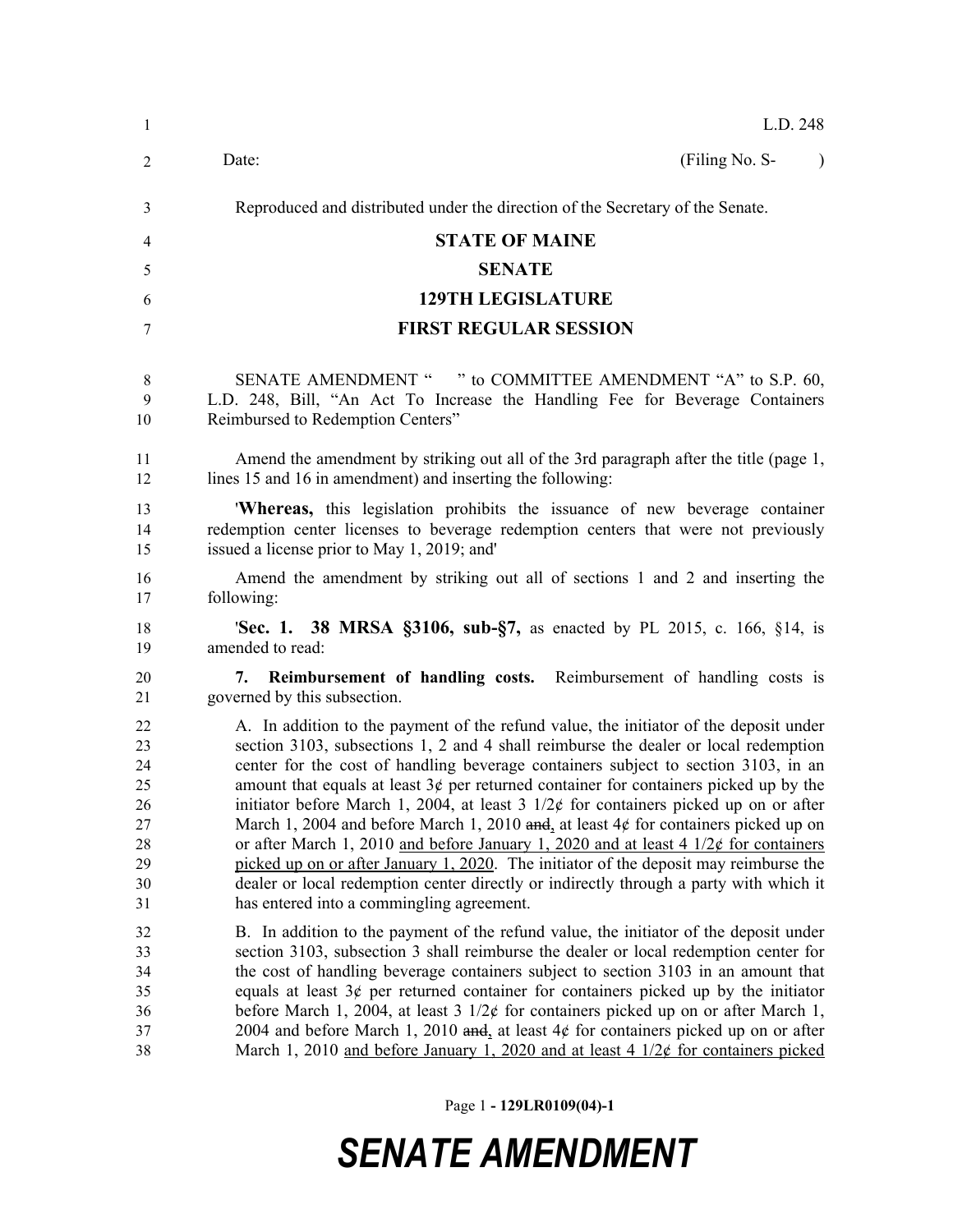1 up on or after January 1, 2020. The initiator of the deposit may reimburse the dealer or local redemption center directly or indirectly through a contracted agent or through a party with which it has entered into a commingling agreement.

 C. The reimbursement that the initiator of the deposit is obligated to pay the dealer or 5 redemption center pursuant to paragraph A or B must be reduced by  $1/2¢$  for any returned container that is subject to a qualified commingling agreement that allows the dealer or redemption center to commingle beverage containers of like product group, material and size. A commingling agreement is qualified for purposes of this paragraph if the department determines that 50% or more of the beverage containers of like product group, material and size for which the deposits are being initiated in the State are covered by the commingling agreement or that the initiators of deposit covered by the commingling agreement are initiators of deposit for wine containers who each sell no more than 100,000 gallons of wine or 500,000 beverage containers that contain wine in a calendar year. Once the initiator of deposit has established a qualified commingling agreement for containers of a like product group, material and size, the department shall allow additional brands to be included from a different product group if they are of like material. The State, through the Department of Administrative and Financial Services, Bureau of Alcoholic Beverages and Lottery Operations, shall make every reasonable effort to enter into a qualified commingling agreement under this paragraph with every other initiator of deposit for beverage containers that are of like product group, size and material as the beverage containers for which the State is the initiator of deposit.

23 D. Paragraphs  $A_7$  and B and C do not apply to a brewer who annually produces no more than 50,000 gallons of its product or a bottler of water who annually sells no more than 250,000 containers each containing no more than one gallon of its product. In addition to the payment of the refund value, an initiator of deposit under section 3103, subsections 1 to 4 who is also a brewer who annually produces no more than 50,000 gallons of its product or a bottler of water who annually sells no more than 250,000 containers each containing no more than one gallon of its product shall reimburse the dealer or local redemption center for the cost of handling beverage containers subject to section 3103 in an amount that equals at least 3¢ per returned container, except that, beginning January 1, 2020, the initiator of deposit shall 33 reimburse the dealer or local redemption center at least  $3 \frac{1}{2}$  per returned container.

 **Sec. 2. Moratorium on new redemption center licenses.** Notwithstanding any provision of the Maine Revised Statutes, Title 38, chapter 33 to the contrary, beginning May 1, 2019 and ending January 15, 2020, the Department of Environmental Protection may not issue a license to a redemption center that was not licensed as a redemption center pursuant to Title 38, chapter 33 as of April 30, 2019 unless the department determines that a new redemption center is needed to serve an area in which a redemption center licensed as a redemption center pursuant to Title 38, chapter 33 as of April 30, 2019 ceases to operate. This section does not prevent the department from renewing the license of a redemption center previously issued a license pursuant to Title 38, chapter 33 prior to May 1, 2019.

 **Sec. 3. Container redemption efficiencies; report.** The Commissioner of Environmental Protection shall require each initiator of deposit that has entered into a

Page 2 **- 129LR0109(04)-1**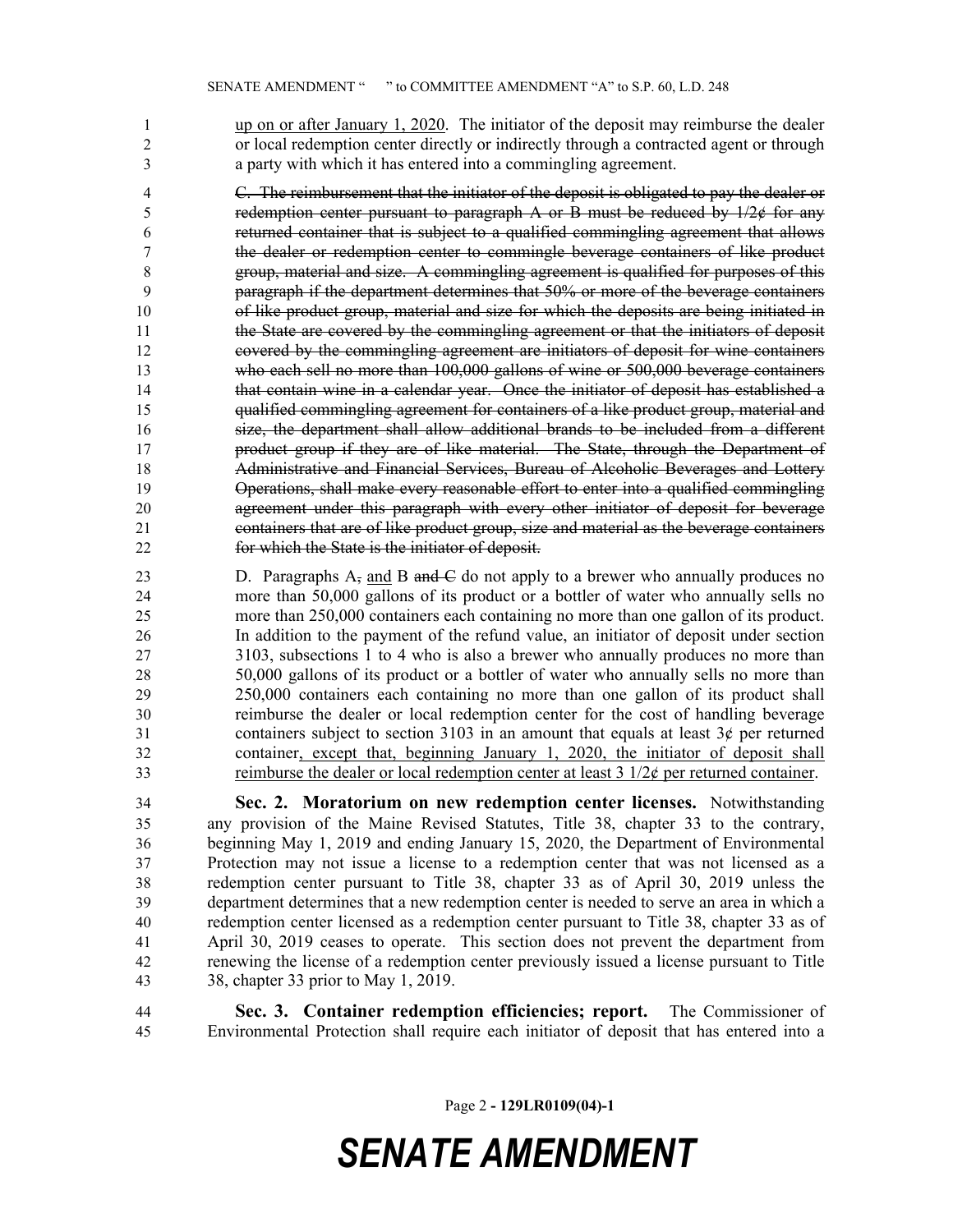commingling agreement pursuant to the Maine Revised Statutes, Title 38, section 3107, and the contracted agent of the initiator of deposit, if any, to no later than July 1, 2019 report to the Department of Environmental Protection the number of beverage containers picked up from each redemption center on each pick-up date in calendar year 2018. The initiators of deposit that have entered into a commingling agreement may elect to aggregate the data required under this section for the entire commingling group for the purpose of reporting to the department. Upon receipt of the data under this section, the department shall assess the efficiency and convenience of the beverage container redemption system and develop recommendations to improve efficiencies in the handling and transportation of beverage containers and to ensure convenient collection of beverage containers for consumers. On or before January 15, 2020, the commissioner shall submit a report to the Joint Standing Committee on Environment and Natural Resources detailing the department's findings and recommendations, including any proposed legislation. After reviewing the report, the committee may report out legislation to the Second Regular Session of the 129th Legislature to implement recommendations contained in the report.

 **Sec. 4. Appropriations and allocations.** The following appropriations and allocations are made.

#### **ADMINISTRATIVE AND FINANCIAL SERVICES, DEPARTMENT OF**

#### **Alcoholic Beverages - General Operation 0015**

 Initiative: Provides allocation for the State's cost as an initiator of deposit for spirits for 22 removal of the  $1/2\epsilon$  commingling agreement discount in the reimbursement rate paid to a dealer or local redemption center beginning May 1, 2019.

| 24 | <b>STATE ALCOHOLIC BEVERAGE</b> | 2018-19  | 2019-20   | 2020-21   |
|----|---------------------------------|----------|-----------|-----------|
| 25 | <b>FUND</b>                     |          |           |           |
| 26 | All Other                       | \$17.562 | \$114,264 | \$124,282 |
| 27 |                                 |          |           |           |
| 28 | <b>STATE ALCOHOLIC BEVERAGE</b> | \$17,562 | \$114,264 | \$124,282 |
| 29 | <b>FUND TOTAL</b>               |          |           |           |

**Alcoholic Beverages - General Operation 0015**

 Initiative: Provides allocation for the State's cost as an initiator of deposit for spirits for an 32 increase in the reimbursement rate paid to a dealer or local redemption center by  $1/2\ell$  per returned beverage container beginning January 1, 2020.

| 34 | <b>STATE ALCOHOLIC BEVERAGE</b> | 2018-19 | 2019-20  | 2020-21   |
|----|---------------------------------|---------|----------|-----------|
| 35 | <b>FUND</b>                     |         |          |           |
| 36 | All Other                       | SO.     | \$57,132 | \$124,282 |
| 37 |                                 |         |          |           |
| 38 | STATE ALCOHOLIC BEVERAGE        | \$0     | \$57,132 | \$124,282 |
| 39 | FUND TOTAL                      |         |          |           |

Page 3 **- 129LR0109(04)-1**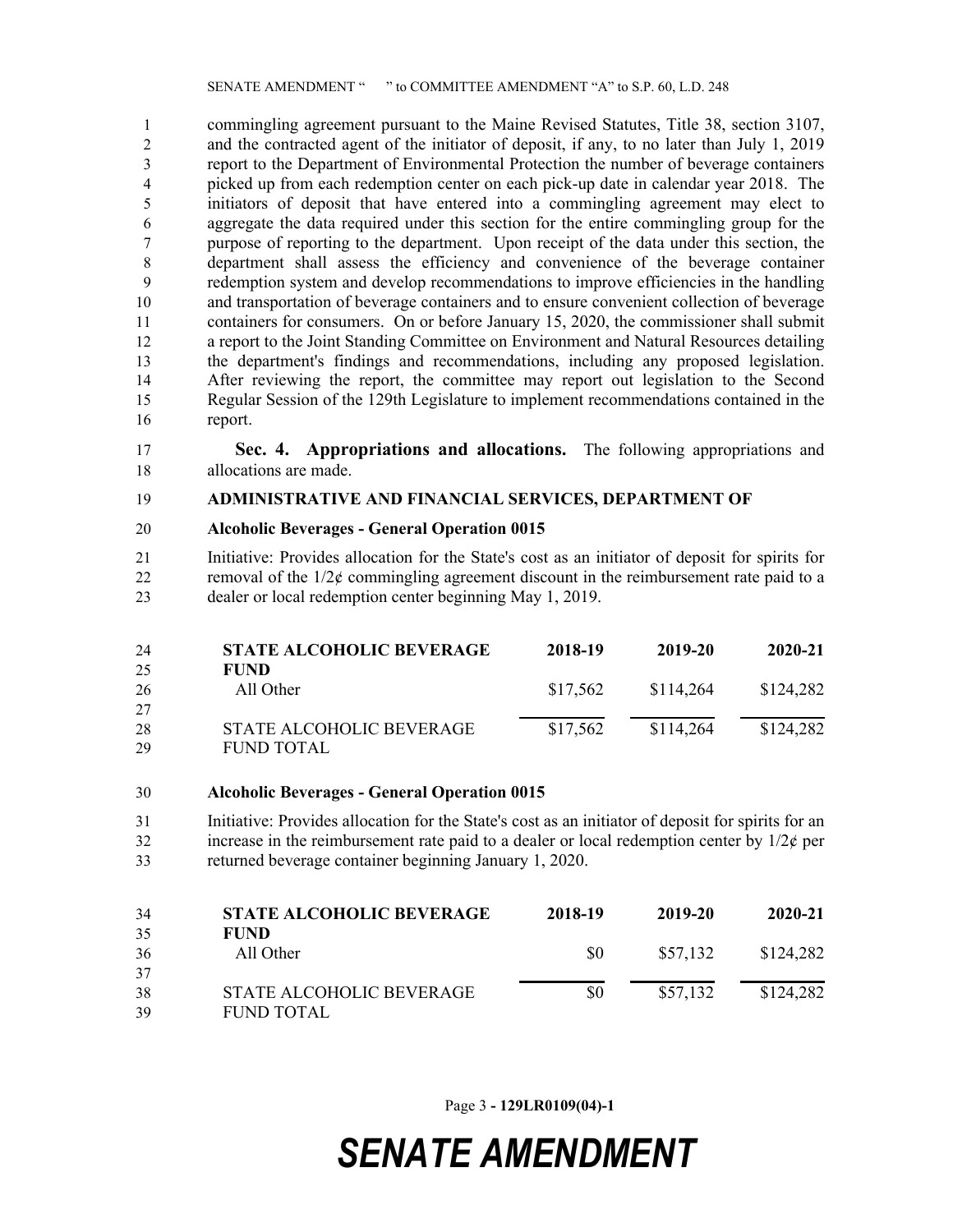|                | <b>ADMINISTRATIVE AND</b>     |          |           |           |
|----------------|-------------------------------|----------|-----------|-----------|
| 2              | <b>FINANCIAL SERVICES,</b>    |          |           |           |
|                | <b>DEPARTMENT OF</b>          |          |           |           |
| $\overline{4}$ | <b>DEPARTMENT TOTALS</b>      | 2018-19  | 2019-20   | 2020-21   |
|                |                               |          |           |           |
| 6              | <b>STATE ALCOHOLIC</b>        | \$17,562 | \$171,396 | \$248,564 |
|                | <b>BEVERAGE FUND</b>          |          |           |           |
| 8              |                               |          |           |           |
| 9              | <b>DEPARTMENT TOTAL - ALL</b> | \$17,562 | \$171,396 | \$248,564 |
| 10             | <b>FUNDS</b>                  |          |           |           |

'

 Amend the amendment by relettering or renumbering any nonconsecutive Part letter or section number to read consecutively.

#### **SUMMARY**

This amendment amends Committee Amendment "A" to:

16 1. Increase the reimbursement to the dealer or local redemption center for the cost of 17 handling beverage containers by  $1/2¢$  beginning January 1, 2020;

18 2. Eliminates a provision reducing by  $1/2\ell$  the reimbursement to the dealer or local redemption center for the cost of handling beverage containers subject to a qualified commingling agreement;

 3. Places a moratorium from May 1, 2019 to January 15, 2020 on the issuance by the Department of Environmental Protection of redemption center licenses to redemption centers not licensed prior to May 1, 2019 unless the department determines that a new redemption center is needed to serve an area in which an existing redemption center ceases to operate. This licensing prohibition does not apply to renewal of redemption center licenses issued prior to May 1, 2019; and

 4. Direct the Commissioner of Environmental Protection to require each initiator of deposit that has entered into a commingling agreement, and its contracted agent, if any, to no later than July 1, 2019 report to the department the number of beverage containers picked up from each redemption center on each pick-up date in calendar year 2018. Upon receipt of this data, the department shall assess the efficiency and convenience of the beverage container redemption system and develop recommendations to improve efficiencies in the handling and transportation of beverage containers and to ensure convenient collection of beverage containers for consumers. On or before January 15,

Page 4 **- 129LR0109(04)-1**